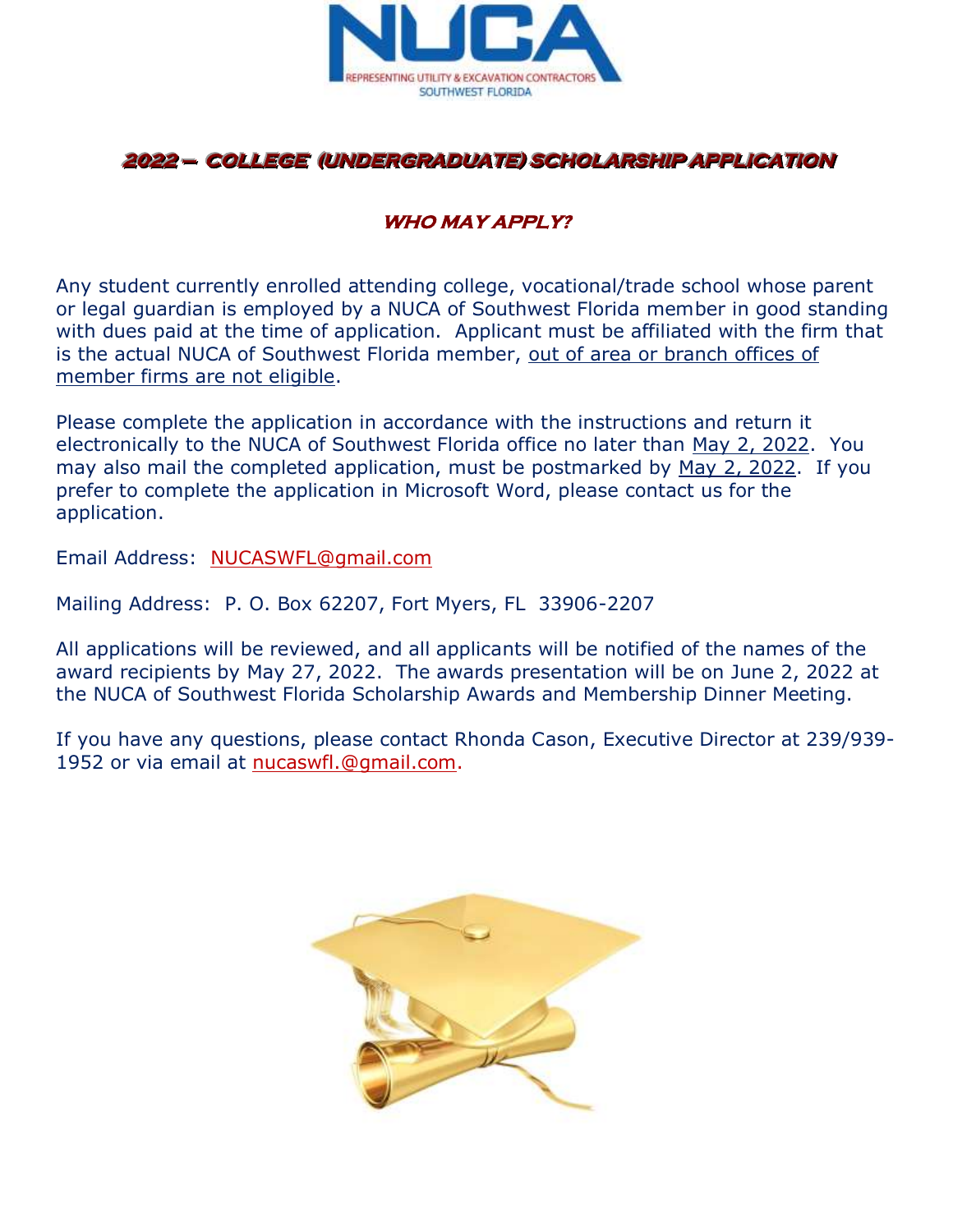

#### **APPLICATION #\_\_\_\_\_\_**

#### **Dear Scholarship Applicants**,

Follows are a few suggestions in completing the NUCA of Southwest Florida Scholarship application:

- 1. Fill out the application as completely as possible and review prior to submittal as not to leave out any important details.
- 2. Please take your time completing the application, the Scholarship Committee Judges appreciate those that take the application process seriously.
- 3. Please provide copies of accomplishments that you may have (i.e., awards from school, church, and community; provide copies of SAT/ACT scores, letters of recognition and or recommendation from teachers, coaches, church leaders, charitable organizations, employer, etc.)
- 4. The more detailed information that is provided to the judges generally improves their opinions and may increase your scores, historically speaking.
- 5. Please take the time to write a thoughtful essay, it is important to accurately portray yourself and get to know you better.
- 6. Note: Selections will be based on the overall worthiness of the applicant by a panel of judges from the NUCA of Southwest Florida Scholarship Committee. The committee will consider test scores, community service, extra-curricular activities, career goals, work experience, essay, financial need, and other information required in the application. Judges will decide impartially and without respect to the identity of any application. Judges will award the greatest value scholarship to the highest scoring application and award additional scholarships in descending order of value and merit (scoring will not be divulged).
- 7. All applications are to be sent to NUCA of Southwest Florida no later than **May 2, 2022.**

Email – [nucaswfl@gmail.com](mailto:nucaswfl@gmail.com)

- U. S. Mail P. O. Box 62207, Fort Myers, FL 33906
- 8. If you have any questions please contact Rhonda Cason, Executive Director at 239/939-1952.

### **Jerry Haas, Scholarship Committee Chairman**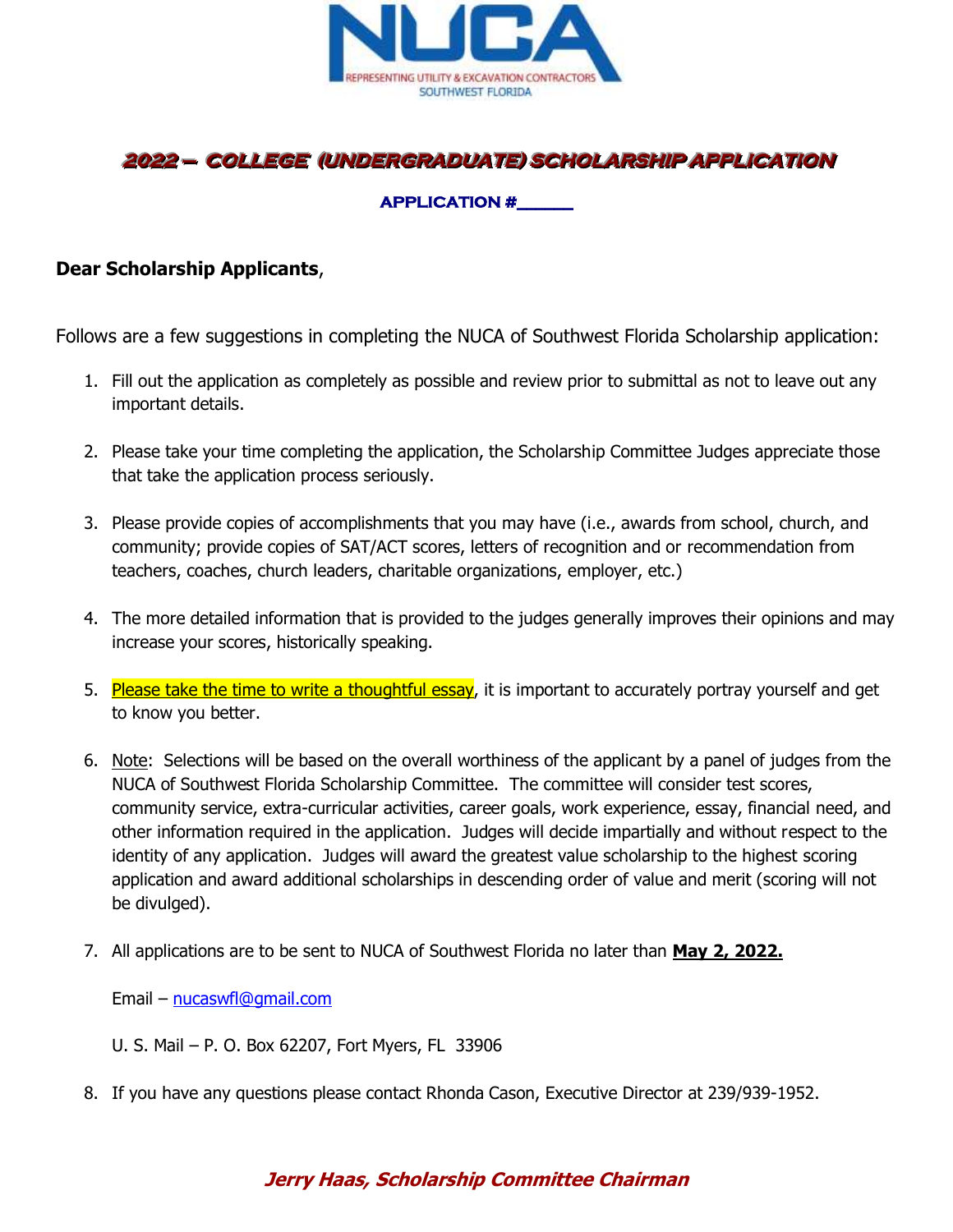

**APPLICATION #\_\_\_\_\_\_** 

**Applicant must complete and sign this form. A parent or guardian must also sign the application if the applicant is under the age of 18.** Return electronically by the due date to the email address provided below. All questions must be answered. If a question does not apply, write N/A in the space provided. A confirmation will be emailed when received.

|                                                                                                                  |  | FIRST MIDDLE LAST |                                                                                                                             |
|------------------------------------------------------------------------------------------------------------------|--|-------------------|-----------------------------------------------------------------------------------------------------------------------------|
|                                                                                                                  |  |                   |                                                                                                                             |
|                                                                                                                  |  |                   |                                                                                                                             |
| NAME OF HIGH SCHOOL and CURRENT COLLEGE/UNIVERSITY (if applicable):                                              |  |                   |                                                                                                                             |
|                                                                                                                  |  |                   |                                                                                                                             |
| and the control of the control of the control of the control of the control of the control of the control of the |  |                   |                                                                                                                             |
|                                                                                                                  |  |                   |                                                                                                                             |
|                                                                                                                  |  |                   |                                                                                                                             |
|                                                                                                                  |  |                   | I certify that the information in this application is complete and accurate to the best of my knowledge and belief.         |
| to the best of your knowledge and belief, and that you the applicant have completed this application.            |  |                   | *By entering your name electronically, you are certifying that the information in this application is complete and accurate |

**Date \_\_\_\_\_\_\_\_\_\_\_\_\_\_\_\_\_\_\_\_\_\_\_\_\_\_\_\_\_\_\_\_\_\_\_\_**

**Provide email address to receive confirmation** \_\_\_\_\_\_\_\_\_\_\_\_\_\_\_\_\_\_\_\_\_\_\_\_\_\_\_\_\_\_\_\_\_\_\_\_\_\_\_\_\_\_\_\_\_\_\_\_\_\_\_\_\_\_\_\_\_\_

#### **SIGNATURE OF PARENT/GUARDIAN(required if applicant is under the age of 18). \_\_\_\_\_\_\_\_\_\_\_\_\_\_\_\_\_\_\_\_\_\_\_\_\_\_\_\_\_\_\_\_\_\_\_\_\_\_\_\_\_\_\_\_\_\_\_\_\_**

**I approve the submission of this application.**

*\*By entering your name, you are approving the submission of this application and certifying that you are the parent/guardian of applicant and that the applicant completed the application* **Date \_\_\_\_\_\_\_\_\_\_\_\_\_\_\_\_\_\_\_\_\_\_\_\_\_\_\_\_\_\_\_\_**

Complete the entire application and scan any attachments such as awards or certificates and return electronically to*: [nucaswfl@gmail.com](mailto:nucaswfl@gmail.com)* on or before May 2, 2022. If for some reason, you are unable to email application and attachments electronically, please mail to: **Scholarship Awards, NUCA of Southwest Florida, P. O. Box 62207, Fort Myers, FL 33906**. Mailed applications must be postmarked no late than May 2, 2022.

Applications will be reviewed, and the names of the award recipients will be available and notified on or before May 27, 2022. The awards will be presented at the **June 2, 2022 Scholarship Awards / Membership Dinner Meeting.**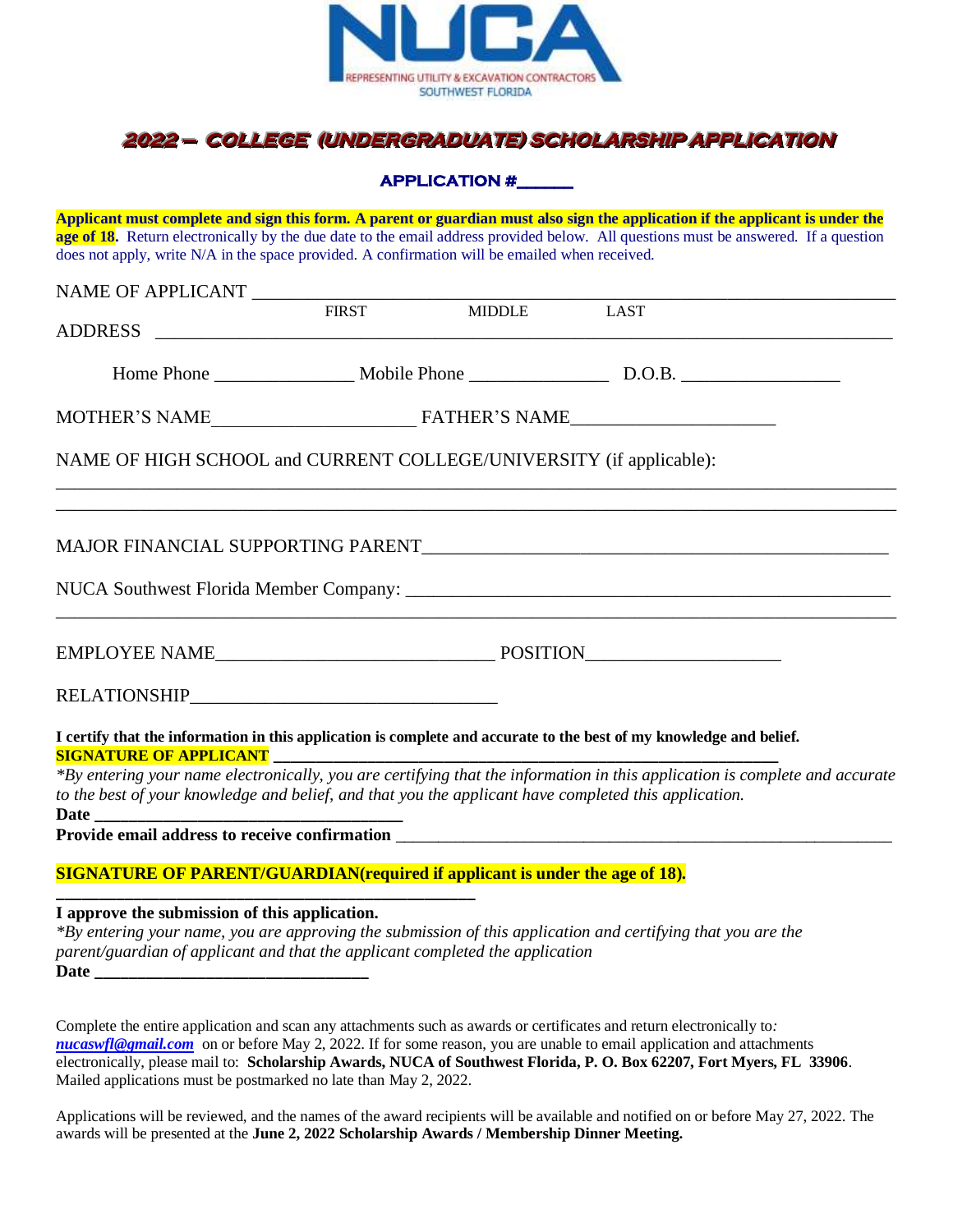

#### **APPLICATION #**

#### I. GENERAL INFORMATION

| Name and address of College currently attending:               | Year of Graduation |  |  |  |  |
|----------------------------------------------------------------|--------------------|--|--|--|--|
|                                                                |                    |  |  |  |  |
|                                                                |                    |  |  |  |  |
|                                                                |                    |  |  |  |  |
|                                                                |                    |  |  |  |  |
|                                                                |                    |  |  |  |  |
|                                                                |                    |  |  |  |  |
|                                                                |                    |  |  |  |  |
|                                                                |                    |  |  |  |  |
|                                                                |                    |  |  |  |  |
|                                                                |                    |  |  |  |  |
|                                                                |                    |  |  |  |  |
|                                                                |                    |  |  |  |  |
|                                                                |                    |  |  |  |  |
|                                                                |                    |  |  |  |  |
| List Honors, Awards, Prizes or Distinctions you have received: |                    |  |  |  |  |
|                                                                |                    |  |  |  |  |
|                                                                |                    |  |  |  |  |
|                                                                |                    |  |  |  |  |
|                                                                |                    |  |  |  |  |